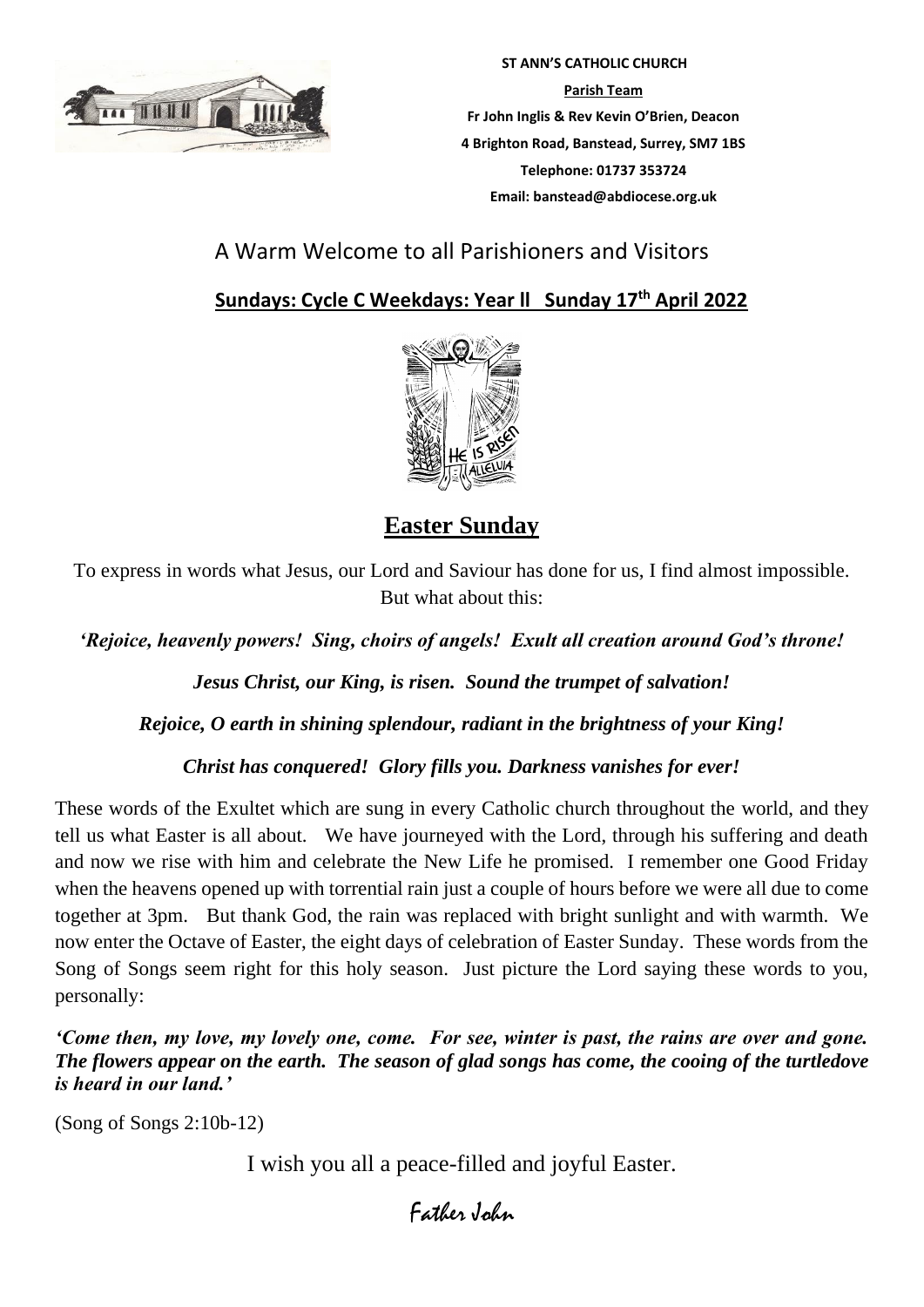### **THE EASTER TRIDUUM HOLY THURSDAY** *EVENING MASS OF THE LORD'S SUPPER:*

**8.00pm**

Followed by watching at the Altar of Repose until 10.00pm

## **GOOD FRIDAY**

*Ecumenical procession of witness:* **10.00am**

From All Saints Church in Banstead High Street, finishing at the Banstead URC Church.

*CHILDREN'S STATIONS OF THE CROSS:*

**11.00am** Stations of the Cross for Children.

*CELEBRATION OF THE LORD'S PASSION AND DEATH:*

**3.00pm** with Veneration of the Cross.

Confession will be available after the Liturgy

### **HOLY SATURDAY**

*EASTER VIGIL*: **8.00pm** and first Mass of the Resurrection with the Service of Light.

## **EASTER SUNDAY**

**8.30 am and 10.00 am** Mass.

#### ALTAR SERVERS PRACTISE FOR THE EASTER TRIDUUM

Maundy Thursday: 6pm Good Friday: 12.00 Noon

Easter Saturday: 12 Noon

ADORATION OF THE BLESSED SACRAMENT Adoration will resume Wednesday 20<sup>th</sup> April.

### FR STEPHEN DINGLEY

Fr Stephen Dingley will be celebrating Mass on Monday 18th April, Tuesday 19th April & Wednesday 20th April at 9.30am here at St Ann's.

### SECOND COLLECTIONS Lenten Alms

Please place your offerings in the box on the sanctury.The proceeds are sent to the Cotemplative orders of Women in the Diocese.

**Good Friday – Holy Places** 

### ST ANN'S PARISH SOCIAL COMMITTEE CHEESE AND WINE EVENING **Saturday 23rd April after 6.00pm Mass**



Over the last 2 years due to the pandemic, we have not been able to hold any parish social events, so thanks to St Ann's social committee we are going to be holding a complimentary Cheese and wine (and soft drinks) evening on Saturday 23rd April after the 6.00pm Mass, for all our parishioners to catch up with old friends and make some new! Children very welcome.

If you are interested, please sign your name to the list in the Church porch, for an idea of numbers. We look forward to seeing you there.

## THE BIG PICTURE

TUESDAY 19TH APRIL AT 7 PM For the participants of this course, please can we ask that you do your preparation before the first session on **Tuesday 19th April at 7 pm meeting in the Church annexe.**

Every session has 6 days of personal study with 2 or 3 key bible verses to prayerfully ponder.

We will have a weekly group gathering where we can discuss and share our thoughts and findings.

## ST ANN'S SVP

We have just received a request from Gatwick Detainees Welfare Group for **Men's** clothing

- **New** Socks
- **New** boxer shorts (Size M)
- Shoes in sizes 7, 8 and 9
- Backpacks
- Trousers in sizes 28", 30" and 32"
- Tracksuit bottoms in S, M, and L,
- Jumpers size M

After Easter we will put a box labelled GDWG in the porch for your donations. We are very grateful for your kindness, and we wish you all a Happy Easter.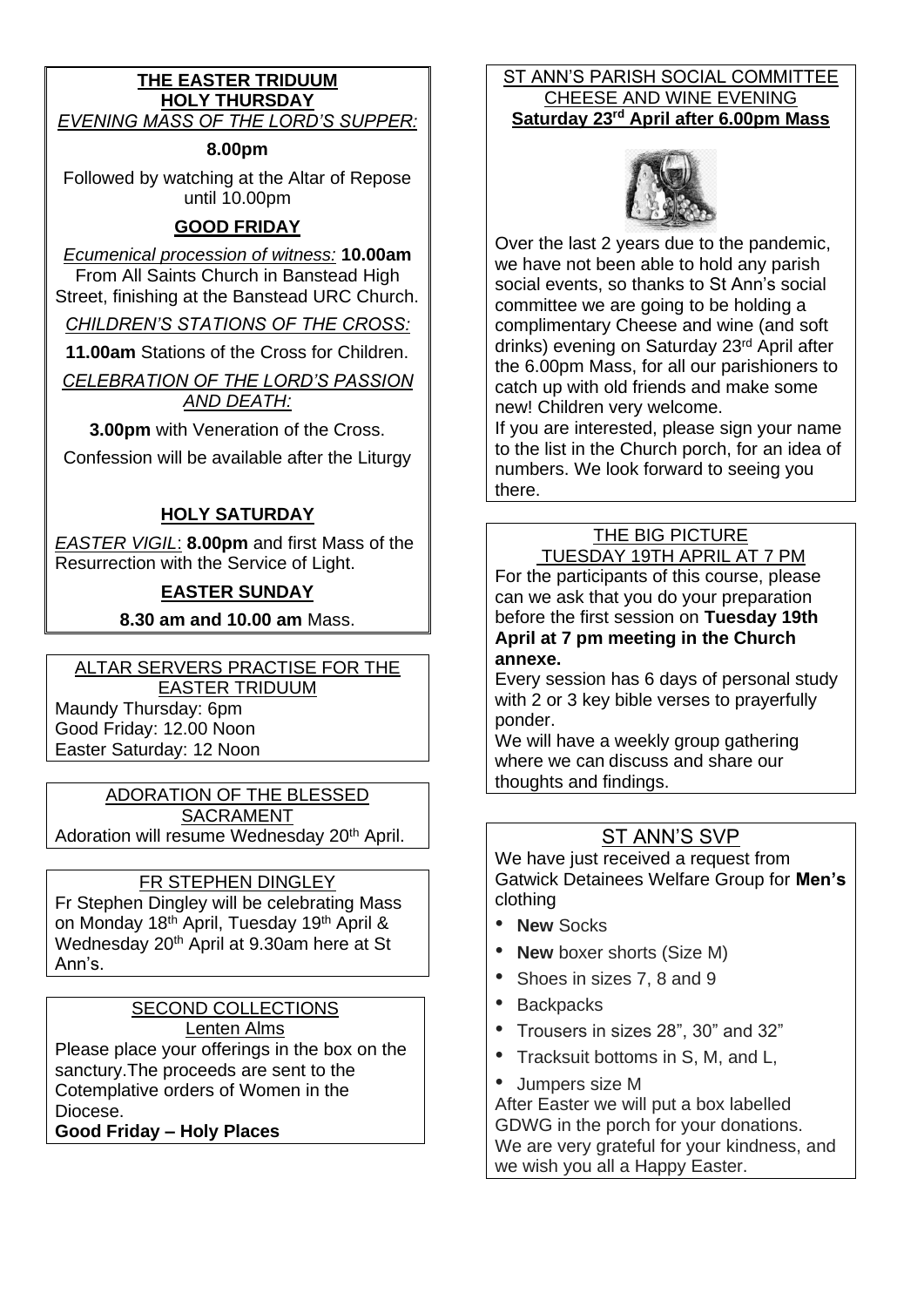### ALL EASTER MASSES – OFFERING TO YOUR PARISH PRIEST.

As you know, most of our Parish Priest 's income comes from your Easter and Christmas offerings.

The Offertory Collection on Easter Sunday, including the Vigil Mass, will be for Fr John.

If you are a Gift Aider and receive envelopes, please use your purple Gift Aid envelopes. If you are paying by cheque, please make payable to St Ann's Church

If you would like to donate online, please use the details below and as in previous years use the initials EO as a reference. Or the word Easter.

Diocese A&B St Anns Banstead

account details

Sort code 40 05 20

Account number 61076256

Please use the reference: EO followed by your name, e.g. EO Smith A

### IMPORTANT NOTICE SUNDAY 15TH MAY CHANGE TO MASS TIMES.

On Sunday 15<sup>th</sup> May all Sunday Mass times will be half an hour earlier than usual. So, Mass will be at **8.00am & 9. 30am.The** Banstead 5 Churches are holding a service of celebration here at St Ann's at **11.00am** with a reception in the hall afterwards. Our Bishop Richard will be at the celebration along with the Bishop of Guildford and the URC Southern Synod moderator to sign the new B5 covenant.

All welcome.

### PARISH OFFICE

The Parish Office will now be closed until **Monday 25th April**. Emails will not be monitored or replied to until this time. Have a Happy and Holy Easter.

### EASTER FLOWERS

Thank you for your generous donation towards the flowers. We hope that they bring you Joy! The Flower Ladies x

### PLEASE PRAY FOR THOSE IN OUR PARISH WHO ARE SICK

| <b>Helen Guinness</b>    | <b>Freda Griffiths</b>  |  |
|--------------------------|-------------------------|--|
| Karen Murray             | Maureen Reilly          |  |
| <b>Bob Graham</b>        | Eileen Graham           |  |
| <b>Indira Louis</b>      | Ashlee Rodgers          |  |
| Christian Requena        | Gillian Doherty         |  |
| <b>Wendy Counsell</b>    | Joshua Anderson         |  |
| Damian Poole             | <b>Guilherme Guedes</b> |  |
| Michael Monaco           | Allan Norman            |  |
| Josie Monaco             | <b>Edmund Louis</b>     |  |
| <b>Helen Kershaw</b>     | Michael Ashman          |  |
| Jane Scargill            | <b>Jake Brauer</b>      |  |
| Jonathan Lewis           | <b>Susan Smith</b>      |  |
| <b>Cyrus Pascoe</b>      | <b>Peter Baikie</b>     |  |
| David Ibbs               | <b>Arthur Harding</b>   |  |
| Amy Grey                 | <b>Stephen Martin</b>   |  |
| Angela MacDonald         | Sean Gilligan           |  |
| Gillian Wooldridge       | <b>Spencer Thorpe</b>   |  |
| <b>Catherine Roberts</b> | James Joseph            |  |
| <b>Trish Nathan</b>      | Cathy Paxton            |  |

### SVP FOOD COLLECTION FOR THE LOCAL FOODBANK

For the Food List: Go to our website at [http://www.stannsbanstead.comf](http://www.stannsbanstead.com/)or an updated list, or visit [https://epsomewell.foodbank.org.uk/give-](https://epsomewell.foodbank.org.uk/give-help/donate-food/)

[help/donate-food/](https://epsomewell.foodbank.org.uk/give-help/donate-food/) Please place your food in the blue box in the porch.

CHILDREN'S RIDDLES 1.Why did the balloon burst?

2.Why did the farmer plough his field with a steamroller?

3.When is a car like a frog?